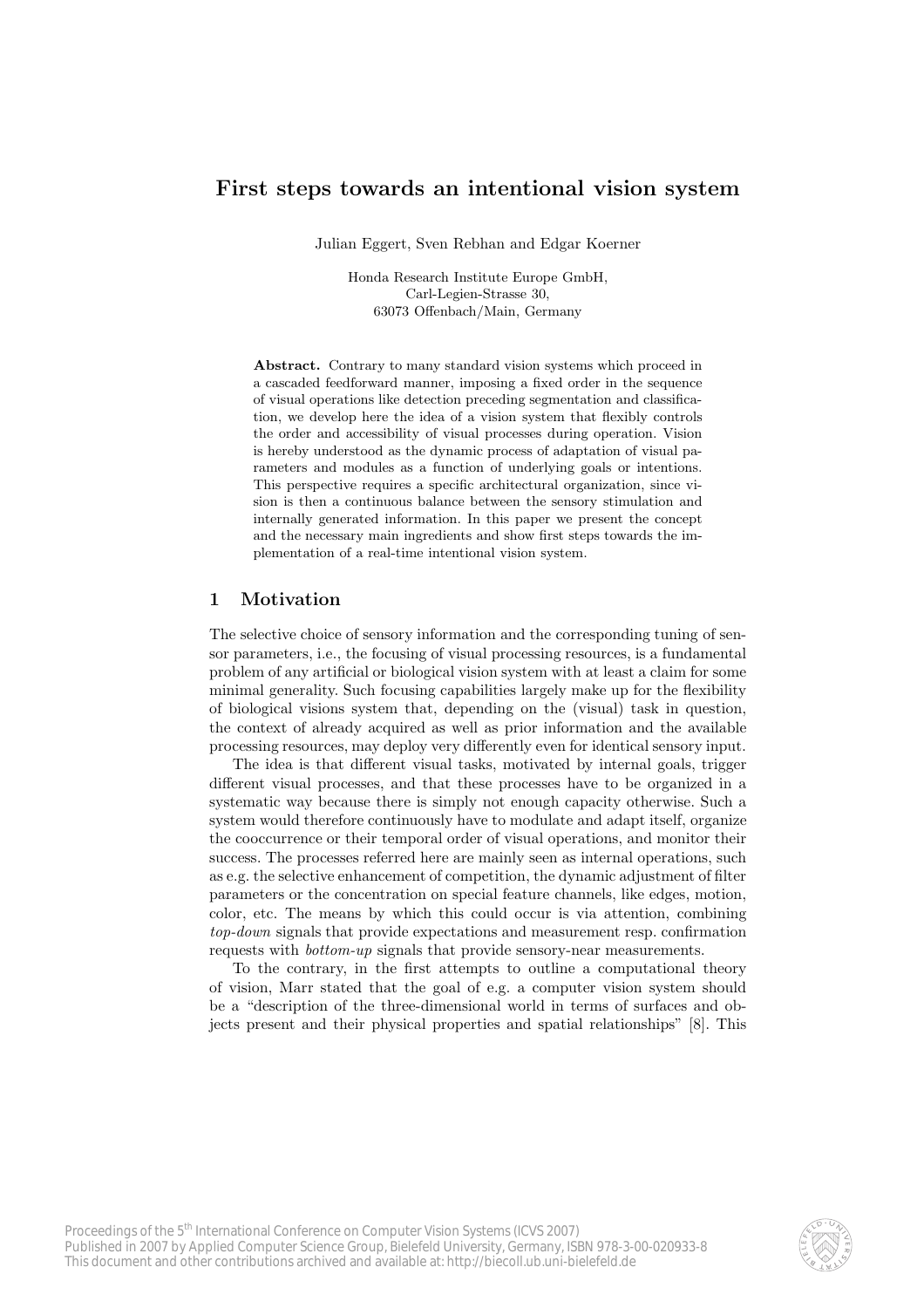reconstruction/recovery paradigm did not make any explicit reference to internal modulation and focusing processes so that it suggests a task-independent passive observer. For underconstrained real-world vision processes, it was soon clear that an accurate description of the 3D-surrounding is largely impossible. Furthermore, the claim of a detailed internal world representation does not take into account system processing constraints, like e.g. those showing up when several competing visual object become involved and attention has to concentrated on one of them. All this together suggests that a consistent maintenance over time of such a accurate internal representation is computationally unfeasible.

As a consequence, behaviorist paradigms appeared, which concentrate on "visual abilities which are tied to specific behaviors and which access the scene directly without intervening representations". One of them is *active vision* (see e.g. [3]), a term that is used for systems that control the image acquisition process e.g. by actively modulating camera parameters like gaze direction, focus or vergence in a task-dependent manner. Along a similar line, purposive vision ([2]) regards vision processes always in combination with the context of some tasks that should be fulfilled. Common to both approaches is that they have concentrated on behaviors and actions that are directly observable from outside, and in how visual information can be extracted that supports particular behaviors.

In the intentional vision framework we present here, visual cognition is understood as a goal-driven mediation between an internal representation and the incoming sensory stimulation. The mediating control processes thus serve to gather visual information that could be potentially used for guiding overt behaviors, (without necessarily being tied to the behaviors). In fact, we interpret any internal modulation and attentional focusing as a (virtual) action.  $^1$  The basic assumption is that, from a task-driven perspective, there is simply not enough processing capacity to cover all the different ways to operate on the visual input in a hard-wired manner, so that a vision system has to flexibly organize its internal visual processing during operation and this organization has to be controlled by the (visual) intentions of the system. The tasks and intentions we mention here are supposed to be of intermediate level, but still relatively close to the sensory domain, like e.g. "pick an interesting moving object in the visual scene and keep its coordinates up-to-date", "compare the feature composition of two objects" or "track an object, use motion segmentation to separate it from the background".

In the next two sections, we will describe our first steps towards building an intentional vision system which uses an intermediate level of representation of the visual world that incorporates task and intention based components. We will elaborate the necessary ingredients that such a system should have, and then focus on a few visual subtasks that we have chosen for a first implementation basis. In a further section, we describe the model and results gained from the implementation of these subtasks.



 $^{\rm 1}$  We even explicitly disregard any overt actions like gaze or head orienting here, since we think that the more interesting aspects of visual processing appear without the need to concentrate on the hardware specificities of sensory devices.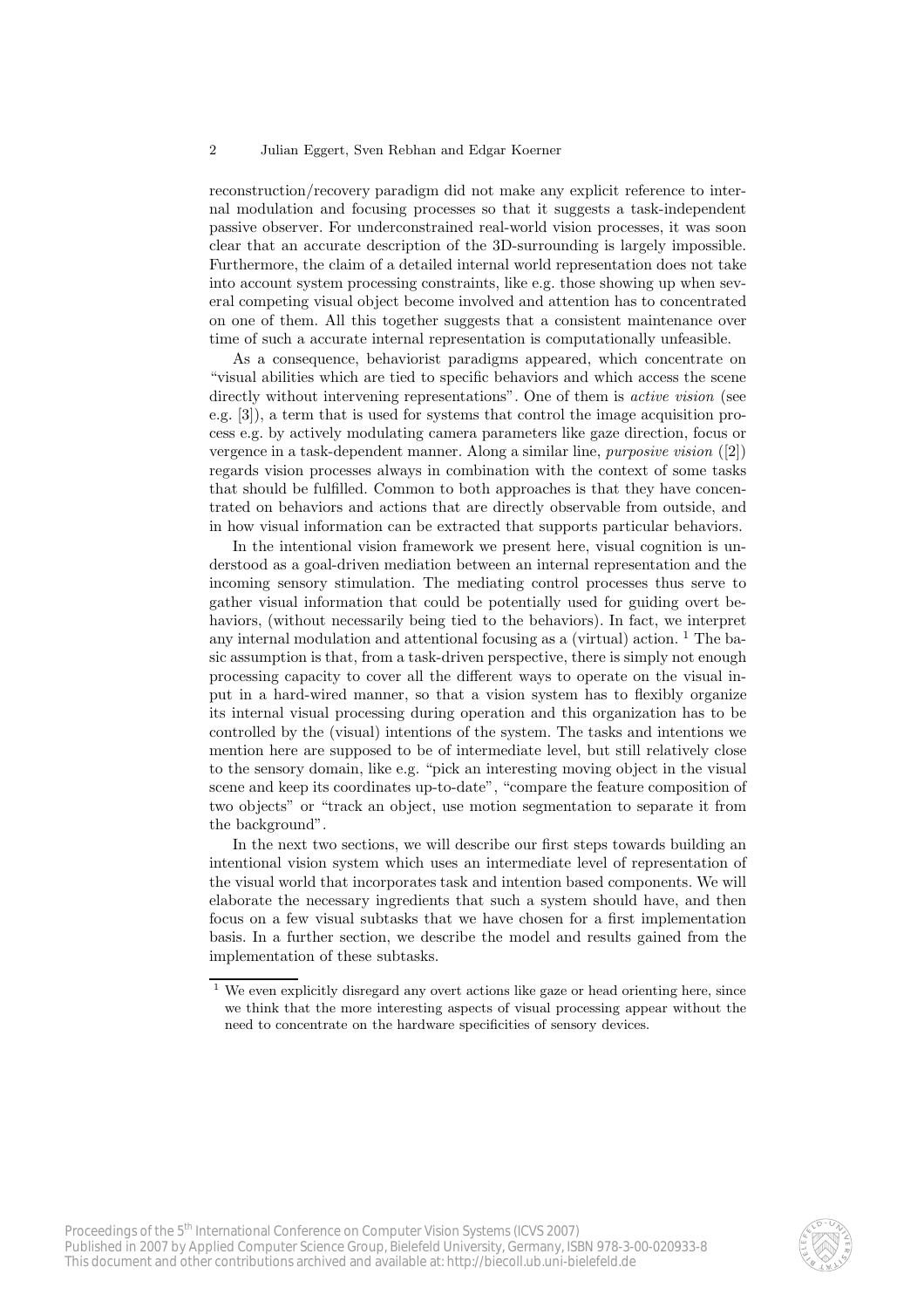# **ATTENTION SCENE** SUEINE<br>REPRESENTATION CONTROL LOW−LEVEL VISUAL ROUTINES MODULATED VISUAL ROUTINES OBJECT SPECIFIC VISUAL ROUTINES **PREPROCESSING** ₳ INPUT or drive Attention driven (bottom−up) (top−down)

Fig. 1. Architecture overview of the intentional framework as targeted in this work. After a preprocessing step which may not be controlled by the task via attention, the visual routines are all driven as a combination of bottom-up and top-down factors (more sensory-driven routines are displayed on the left side, more attention-driven routines on the right). A strong parallelism of the visual routines avoids any fixed order of operations, rather, the scene representation combines and sequentializes the routines in a memory- and task-dependent way, controlling and routing the information flow.

Contrary to systems with strict hierarchical representational structures a la Marr, an intentional vision system as devised here, has hardly any really "passive" sensing components besides perhaps some rudimentary preprocessing that can be decoupled from the rest of the system. All the components that contribute to the process of acquisition of visual information are active in that they are selectively modulated, controlled and triggered resp. activated/deactivated. The idea is that e.g. visual object classification is not a result of a fixed preprocessingsegmentation-classification "path". Instead, we break up the fixed sequence and consider segmentation, masking and classification as possibly interdependent, but largely separate visual processes with each delivering its result to a higherlevel representation, whose role is to drive them in the right order until the overall task is complete. This introduces a special kind of flexibility into the system, since for different contexts the higher level representation could decide to modulate the visual processes differently, e.g. by using a segmentation based on different cues, or to use a combined mask that includes some prior information about the object in question, etc.

The processes needed for an intentional vision system can be coarsely systematized into the visual routines responsible for providing measurements about the visual scene, visual modulation processes that allow for a task-dependent specialization of the visual routines, providing the capability to incorporate topdown assumptions, *visual control* mechanisms that decide on the visual task decomposition, driving the visual routines in an appropriate way, and the *visual* 

# 2 Ingredients for intentional vision

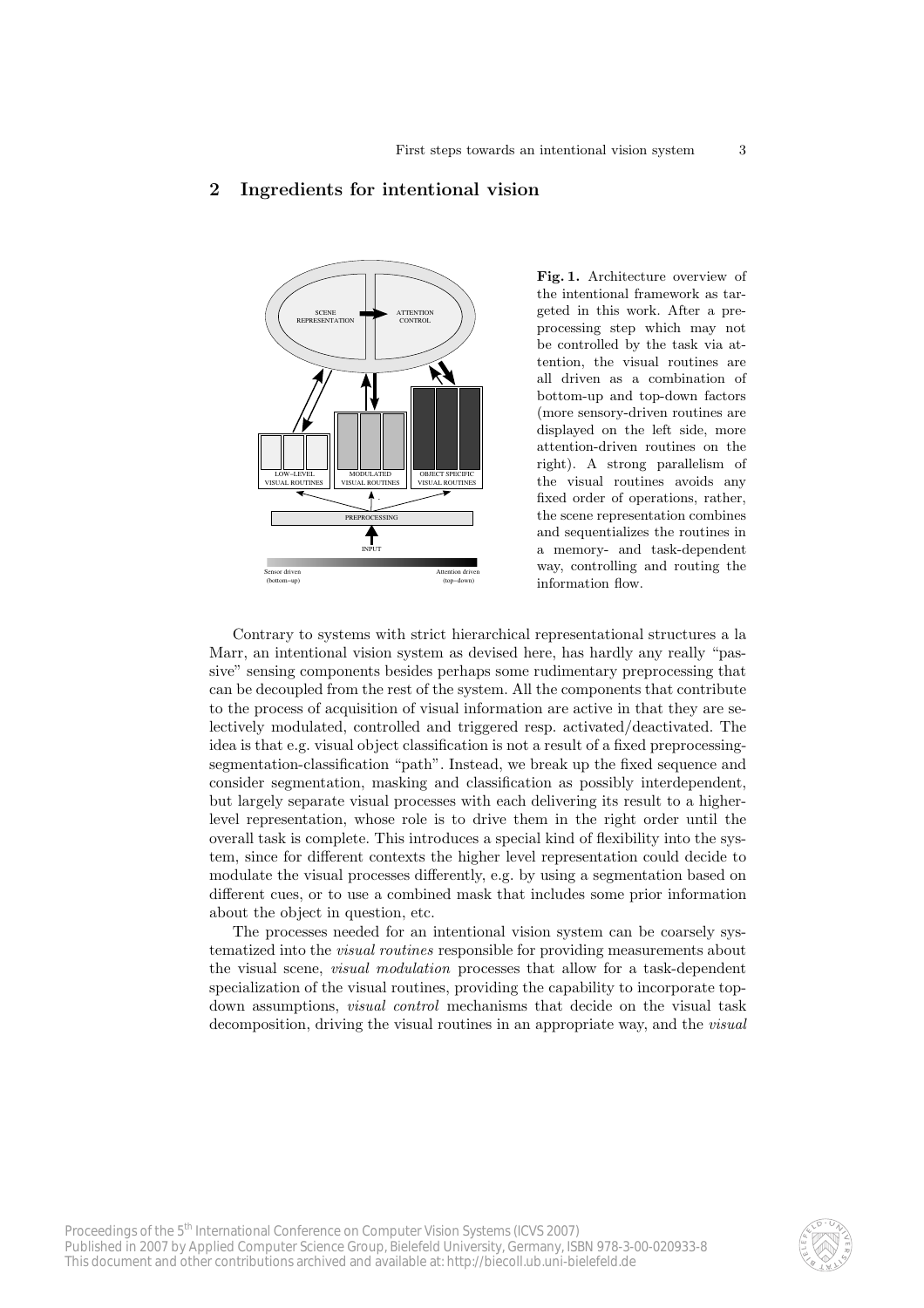representation that compresses the short-term memory of visual measurements delivered by the visual routines and the memory of the attended items.

The active character of all these processes has to be considered already in the design process of the system. This means that we have to provide means so that other visual routines and the acquired visual knowledge can modulate the behavior of a visual routine in a systematic way, since every routine is supposed to be used in more than a single configuration resp. more than a single visual task (usually composed of a concatenation of several visual routines). In addition, we seek for visual routines that are general enough to be used for multiple visual tasks and that can appropriately adapt their operation to a different visual context. From the technical side, we have to provide the interfaces so that the different visual routines can communicate with each other and with the visual short-term memory.

Figure 1 shows the main parts of an intentional vision system. After a preprocessing stage which may be common to all visual routines but not actively controlled by the visual task(s), there is a plethora of visual routines subserving different purposes, with rather direct connection to the visual short-term memory, representation and control components. The visual routines are neither exclusively dominated by bottom-up or top-down processing, rather they span a broad spectrum, with some of them being mainly sensory-driven (Fig. 1, left side) and only broad parameter modulation on a long time scale by the visual context, some being modulated on a short timescale by the visual short-term memory (middle), and some which are very object-, location- or feature-specific, depending on top-down request for operation (right side).

### 3 Specific visual routines

In this section we shortly outline the visual routines that we are using for first implementation tests. From a systematic point of view, we have used four broader classes of visual routines (in fact there may be many more with several distinct processing pathways for extraction of different properties of the visual stimulus, compare this with biologically inspired models which usually assume a "what" and a "where" pathway): Visual routines for triggering point hypotheses about item location in the visual field, for the dynamic prediction and confirmation of the items position over time, for the extraction of *area information and figure*background segmentation, and for area- and segmentation-based measurements.

#### 3.1 Hypothesis triggerering via tunable saliency

One of the main visual subtasks in a visual system is to discover and localize potentially interesting parts of a visual scene. Such parts may serve as initial hypotheses for more detailed visual inspections, e.g. to identify "objects". <sup>2</sup>



<sup>2</sup> With objects, we denote here not necessarily the visual appearance of physical objects present in the real world, but rather things of the visual scene that deserve a special internal representation because they can be characterized by a low-dimensional state descriptor like e.g. position, size and classification label.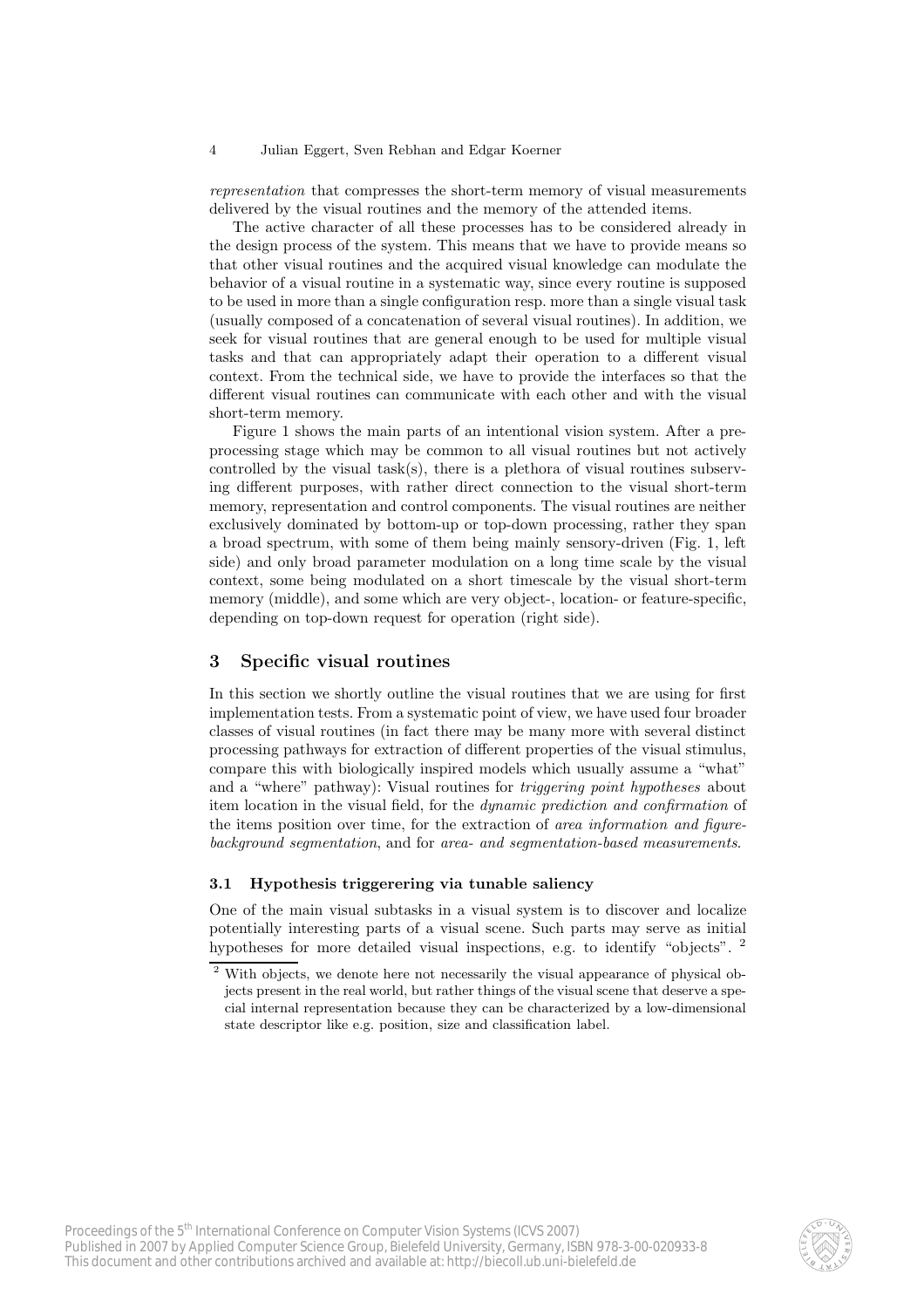Usually, the argument is that the selection of potentially interesting locations of a scene should be sparse, i.e., extracting only few interest points as compared to the input image resolution, and fast, e.g. by using simple, parallelizable operators. Computational costs of subsequently analyzing stages like object detection and recognition could then be kept at a more manageable level.

In our system, the selection of interesting locations is accomplished by a series of saliency-computing modules, which calculate spatiotemporal contrasts at various scales for different visual cues like motion, color and structure (see [7, 6] for a review). Circular spatial center-surround contrasts reveal locations of the visual input where a visual cue deviates from average. After the centersurround calculations for each visual cue, neural field relaxation dynamics (see e.g. [4]) provide a regularization of the results so that the saliency results from the different cues can be integrated into a single spatial saliency map from which interesting points are selected.

Although saliency is usually understood as being low-level and working mainly in a feedforward manner, it can be guided and modulated to a large extent by top-down factors (see e.g. [13, 9] for recent articles on this topic). In our system, top-down guidance enters at various levels. On the most general level, the contribution of each cue to the collector saliency map is weighted by a gain factor that is controlled by the scene representation. By this way, depending on the task context, different desired visual properties can be emphasized (e.g., for dynamical scenes, concentrate on salient points determined by motion). In addition, for each saliency cue spatial modulation maps are provided, which can be used to bias spatial areas of the visual input. In such a way we can e.g. specify a target search that uses color contrast for the upper and motion contrast for the lower half of the input. Furthermore, each saliency cue is composed of several "feature" subchannels, which can again be weighted using a gain factor. In such a way, the system can focus on selected features of a saliency cue, e.g. preferring horizontal over vertical motion for the motion saliency contribution. Last but not least, we are using a number of saliency contributions with cues that are completely object- and context-specific ("target color cue", "target depth cue", ...), by calculating the difference of the sensory input from an expected cue configuration, such as a specific hue and saturation.

After the calculation of the collector saliency map, the extracted points of interest are compared with the visual short-term memory to see if they correspond to already stored "object hypotheses". If not, they are stored in memory together with their cue activities and current cue weighting factors, so that the knowledge about which cues triggered a hypothesis is retained. Such knowledge can then be used in later stages to direct a top-down driven search for the object if its location has become uncertain, or to specify cues for e.g. segmentation processes.

Summarizing, the results from the dynamically tunable saliency serve as a basis for the generation of entry-level target location hypotheses in short-term visual memory. These hypotheses are then used for other search and refinement processes that recruit further visual routines.

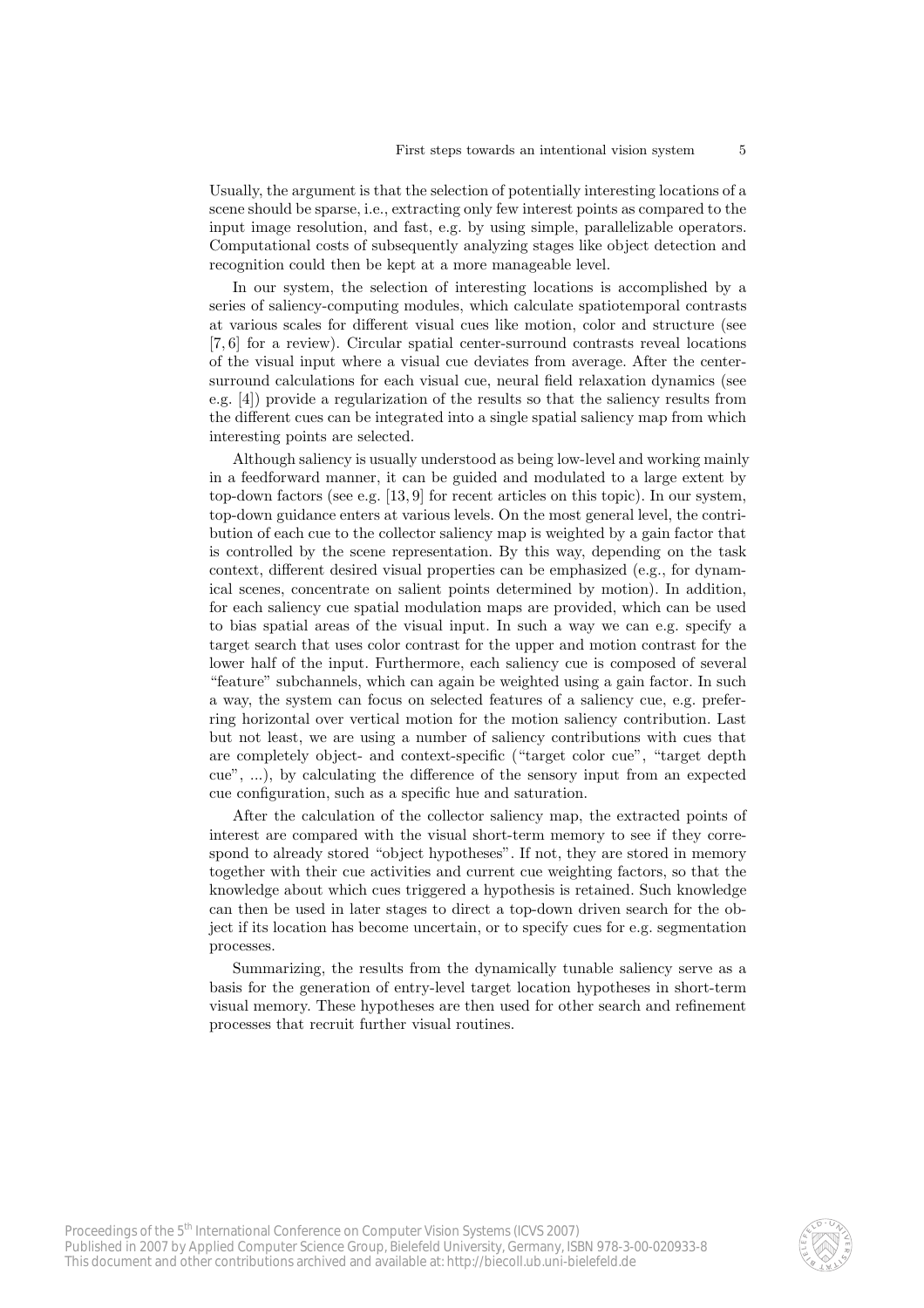#### 3.2 Multitarget tracking

We also implemented a view-based, 2D Bayesian multicue tracker ([1]) to be able to lock and maintain attention on an object or a part of a visual scene over time. This is important for an intentional vision system with an internal object representation, since it allows to dynamically focus and do processing on the object. E.g., while tracking an object we can call classifier routines from time-to-time and check the objects identity, or use visual routines that require an integration over time, etc.

Design issues here were that we do not have to learn or train the tracker specifically for each object. Since we want the system to be sufficiently general to work with as many types of objects as possible, and since the tracker has to be able to get rapidly initialized by hypotheses provided either by the saliency selection (3.1) or by the visual memory, we used an appearance-based tracker that extracts multicue templates using a coarse initial hypothesis about the objects position and extension. The tracker itself is based on the assumption of temporal continuity in one or several of the cues. For contexts in which the tracked objects undergo considerable variations in their visual aspect (e.g., changes in color, shading, reflection and form), such a multicue approach is beneficial in terms of robustness and flexibility.

In our system, we included several tracker working in parallel so that multiple targets can be tracked independently and simultaneously. The tracked objects are represented in visual memory together with their positions and further tracking parameters (templates, cues). Similarly to the saliency-driven hypotheses, they provide a target location measurement, with the difference that they are very object-specific and that their state (position, velocity) and their link to the sensory input is continously updated.

#### 3.3 Attention-mediated segmentation

In addition to the triggering of new hypotheses via saliency (Sec. 3.1) and the attending of objects via multicue tracker (Sec. 3.2) which both provide spatial point information (i.e., where an object is located), it is necessary to also get surface-based information, as e.g. provided by a figure-ground segregation process. Surface-based information available in the visual memory can be used by several complementary visual routines, e.g. using it as a mask for an object classifier, or by computing mask-based measurements on cues to calculate constrained statistics such as average color, structure or motion.

As in the tracking routines, we want segmentation to be applicable using multiple cues which can be weighted dynamically and selectively using top-down signals from the scene memory and the task context. Furthermore, since segmentation implies computationally expensive iterative optimization algorithms we have to cope with the resource constraints given by a dynamical scene.

In our system, object segmentation is based on level-set methods that sit on back of the tracker routines. This implies that a subset of all tracked objects (with the subset selection taking place in object memory) is chosen for segmentation,

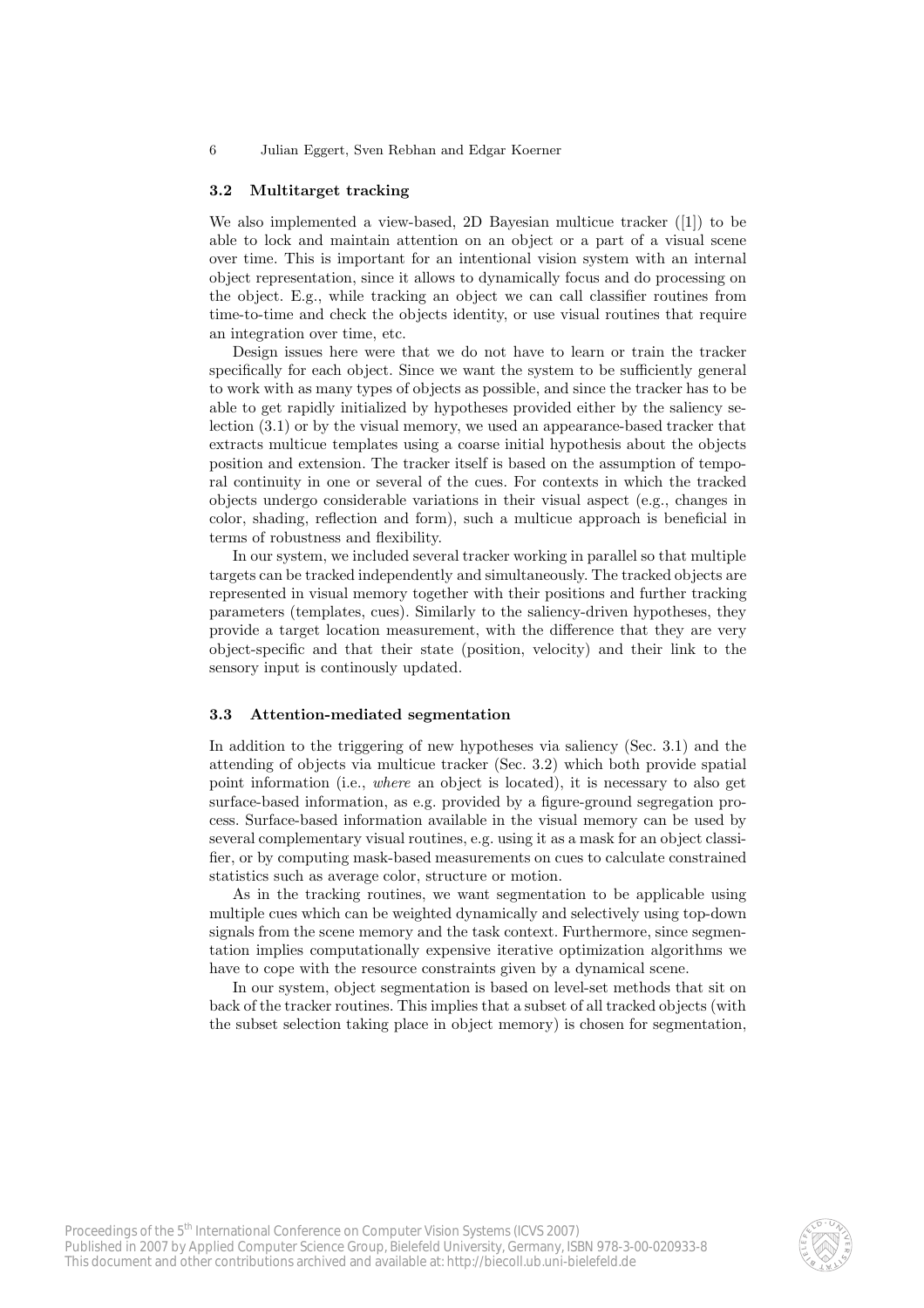

Fig. 2. Simulated system with 3 saliency routines (left side, structure, motion and color saliency), tracker for multicue tracking, and level-set based segmentation for figure-ground segregation of the tracked objects. The scene representation acts as a "blackboard" that combines the result of the visual routines and organizes the information flow. In our system, the saliency routines trigger hypotheses which can then be combined dynamically with their corresponding tracker and segmentation routines. An inhibition map (top right) prevents the triggering of new hypotheses at the locations of tracked objects.

that the segmentation occurs iteratively over time, and that it is calculated along with the moving objects, incorporating the predictions of the tracker.

Level-set methods for segmentation (see e.g. [11, 5, 10] for a survey) are based on a functional that explicitly describes the segmentation criteria (cue specificity and homogeneity of inside and outside areas, contour properties like length and curvature, etc.) of the searched area. The functional optimization occurs by deriving dynamics for a level-set surface function, which implicitly describes the area and contour of the segmented region. The dynamics serve to modify the level-set surface function, until a local optimum is found. Important for levelset based segmentation is the choice of the initial conditions, which have to be sufficiently close to the desired result.

To couple the segmentation with multicue tracking, we take the hypothetical object position from a tracker and use it to create a surface prior as initial condition, e.g. using a circular segmentation mask. Then we start to iterate the level-set functional for a few steps. The cues on which the functional is calculated can be extracted from the saliency cue information of the object that served to trigger the tracking target. While the target is being tracked, we shift the level-set surface along with the predictions of the tracked object, and iterate a few steps at each position. This allows the system to preform a figure-ground segregation under realistic timing constraints in a dynamic scene configuration.

# 4 Results

Here we show simulation results of a system that we set up as a proof-of-principle for testing our ideas about intentional vision. We concentrated on dynamical

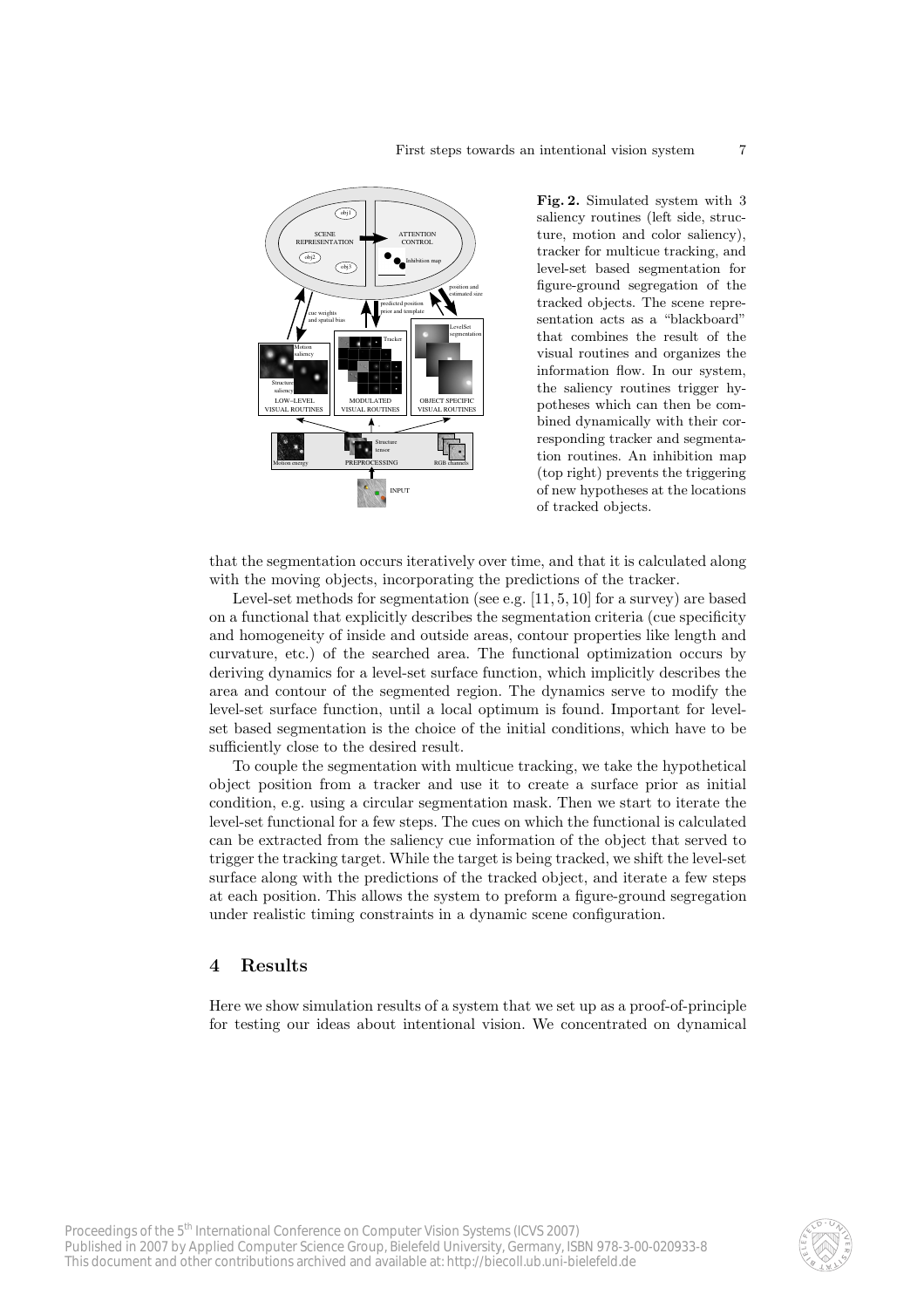scenes with appearing and disappearing objects, since then we have to deal with instantiation and destruction of object hypotheses in visual short-term memory.



# 4.1 Saliency-tracking-segmentation loop

Fig. 3. Our system working on a synthetic image sequence. Time runs from top to bottom. Shown are from left to right the original input, the contrast-based saliency, the inhibition of attended objects, the newly selected objects for tracking, the tracker estimations for the objects positions, and the segmentation masks for tracked objects. New tracker are instantiated and "glued" onto objects depending on the already tracked objects in short-term memory and the saliency of a new object appearing in the scene.

We coupled multiple saliency modules, target tracker and level-set segmenting routines with a visual short-term memory module in a dynamical way. The memory module keeps track of saliency-triggered hypotheses, tracked objects and the segmentation information. The lowest level object hypotheses are delivered by the saliency modules. A subset of these is dynamically selected for

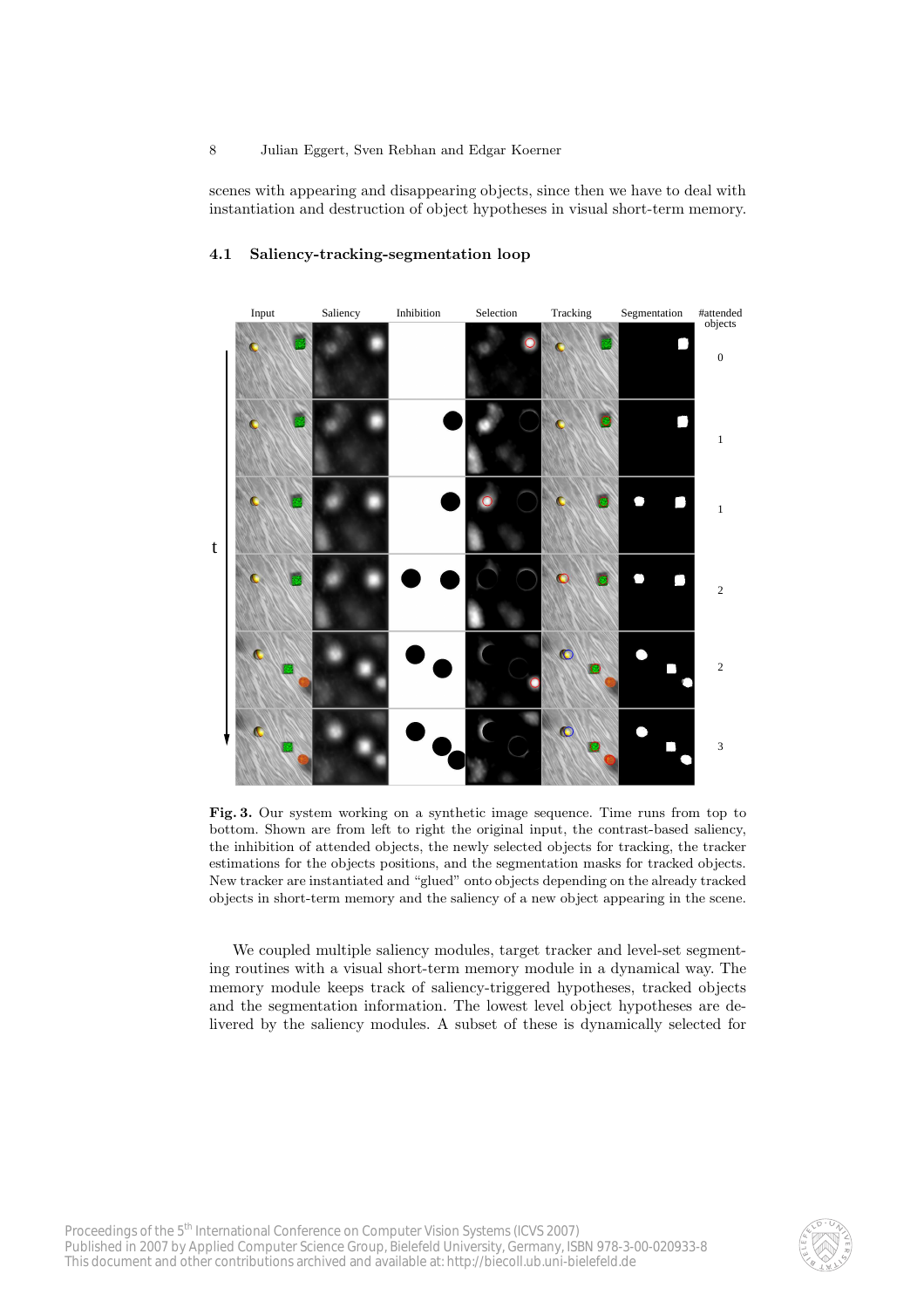tracking; in the simulations, the decision is based on the motion contribution to the saliency (corresponding e.g. to an implicit visual task "detect, follow, segment and classify all moving objects in the scene"). From the tracked objects, again a subset is selected and attached to level-set-based segmentation algorithms that calculate a mask that encompasses the object. Segmentation occurs while the objects move and are being tracked, as explained in section 3.2.

We used saliency cues to extract motion, color and intensity-based structure contrast. The local motion estimations were extracted using a windowed, normalized correlation-based probabilistic measurement technique according to [12]. The local intensity-based structure was determined calculating the spatially averaged structure tensor previous to the saliency contrast calculation at various spatial scales. The structure tensor saliency turned out to be quantitatively as good as but more effective than using various Gabor filters. The color saliency estimations were computed directly on the RGB channels of the input. In all three cases, the "subfeatures" (motion estimation for the different velocities, structure tensor components, RGB components) are regarded as collected into a feature vector / feature histogram, and the saliency contrast measures the difference of the spatially averaged feature vectors between center and surround.

The objects in visual memory interact with the triggering of new saliencybased hypotheses using a spatial inhibition map that is build at each timestep using the scene representation; see top right of figure 2. The inhibition map modulates the saliency results and suppresses saliency hypotheses at the locations of tracked objects. In figure 3, the inhibition map is represented in the third column. The 4th column shows the selection of new targets (small circles on white regions), which are scheduled for tracking at the subsequent timestep. The 5th column shows the original input with the tracked objects (colored circles).

# 5 Outlook

We regard the system presented in section 4 as a first step towards an intentional vision system. It is still very simple since it couples only a few visual routines via bottom-up and top-down information flow, and many open questions remain.

One of the major points is the type of representation required at the visual memory level. It is clear from our model that a detailed, complete and up-todate internal representation of the visual input according to Marr is not sensible, since the system can only make use of a small portion of the data at any time. In our case, the basic representation was tied to the type of data going from/to the visual routines, comprising sensory blobs, tracked objects and segmentation masks, together with their properties like activations, positions, velocities and extensions. Nevertheless, a data-driven representation does not mean that there is no room for more complex, hierarchical representations of e.g. real "objects" which could act as collectors that have saliency blobs, tracker functionality and segmentation masks as properties and extend them by additional information.

At the representational level, we made the distinction between items that are only memorized (stored together with some time information, for possible active